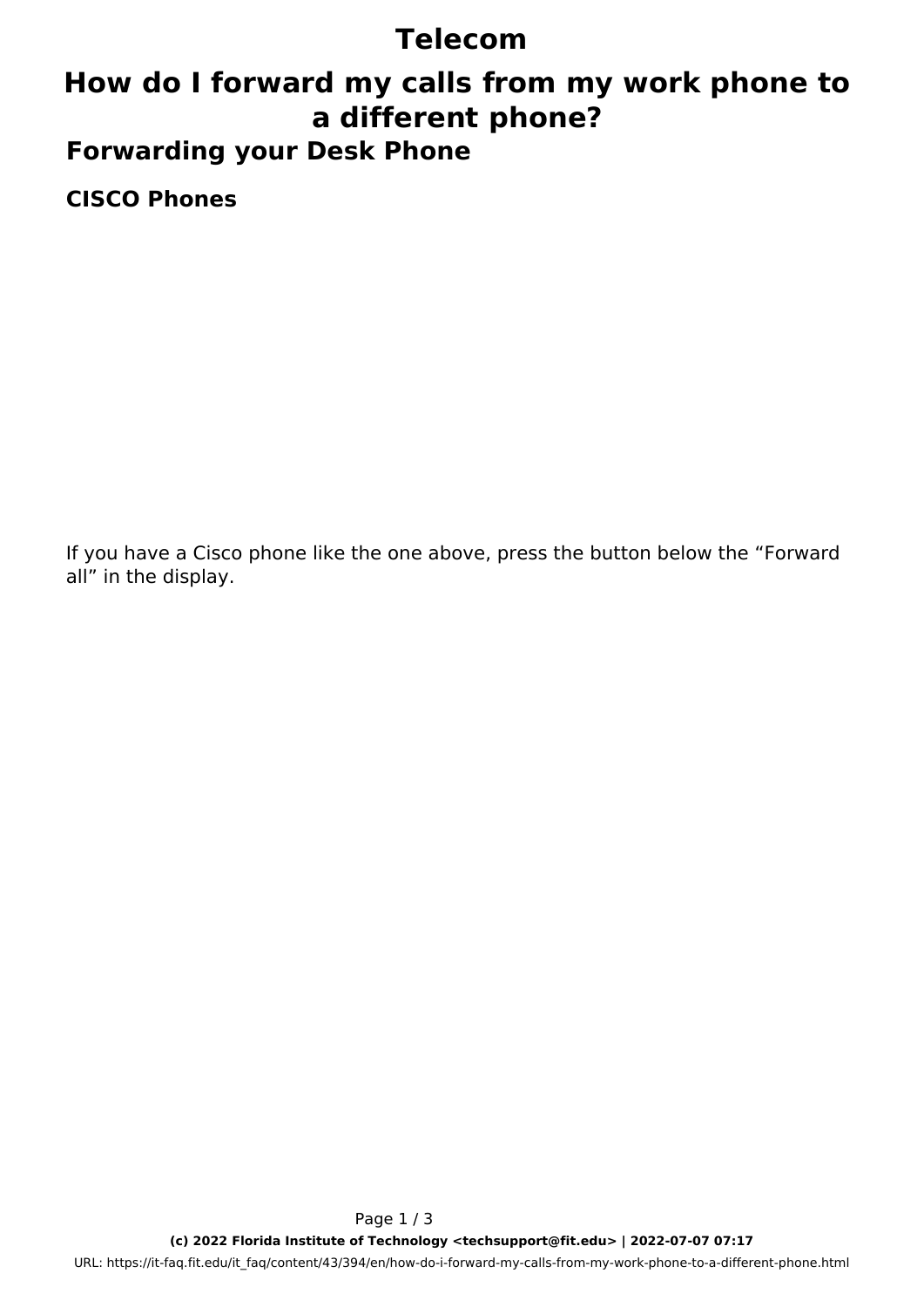# **Telecom**

If you do not see "Forward All", press the button bellow the dots to cycle through the button options.

Enter 10-digit destination number should be in 10-digit format such as 321-555-1212

When Forwarding is active the "Forward All" button automatically changes to "Forward Off". Selecting "Forward Off" will deactivate forwarding.